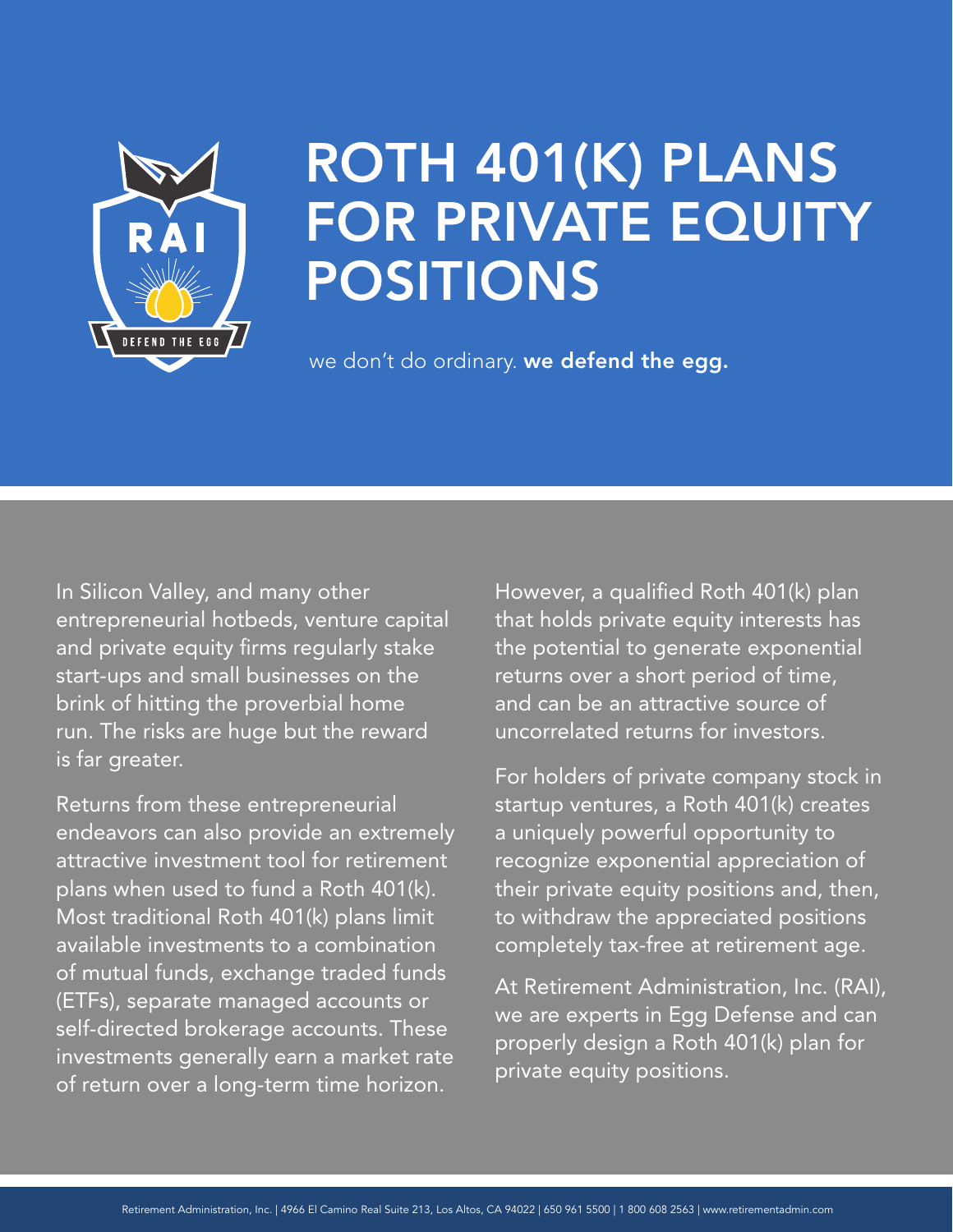The Roth 401(k) works just like a Roth IRA in that taxes are paid up front when money is invested and the principal grows tax-free. Once the contributor reaches age 59 ½ and the Roth account has been open for five years, the money can be withdrawn tax-free.

However, the Roth 401(k) carries a few distinct advantages over its Roth IRA counterpart. First, unlike a Roth IRA, which prohibits individuals earning more than \$120K per year—\$176K per year if married, from contributing, the Roth 401(k) does not have any income limitations that restrict participation. If a company has a 401(k) plan with the Roth feature enabled, participants can contribute to the Roth 401(k) regardless of income.

In addition, the amount that can be contributed to the Roth 401(k) is substantially higher than in a Roth IRA. In a Roth IRA, a participant is limited to \$5,500 per year in contributions, \$6,500 if the contributor is age 50 or over. A Roth 401(k) allows a participant to contribute up to \$18K per year, \$24K if the contributor is age 50 or over. This effectively quadruples the amount that can be allocated to Roth retirement accounts.

Finally, a Roth 401(k) account has an important estate planning advantage over a regular 401(k) account when it comes to rollover opportunities. In a traditional IRA, the account holder must begin taking required minimum distributions (RMDs) at age 70 ½, regardless of whether or not the IRA holder needs the money. These RMDs increase dramatically with age, as they are designed to completely deplete the IRA at the account holder's actuarial death. Thus, the amount that can be passed on to future generations is substantially decreased, as the traditional IRA holder is required to withdraw the RMDs and pay income taxes on the distributions.

While all 401(k) accounts, both traditional and Roth, are subject to RMDs, Roth IRAs are not. Thus, high net worth individuals who do not need to access their retirement accounts for income, can roll their Roth 401(k) account into a Roth IRA, leaving their account intact for their heirs. Perhaps, most importantly, a Roth IRA that is bequeathed to an heir is subject to a distribution schedule based solely on the heir's life expectancy. Thus, if an heir inherited a Roth IRA account at 30 and lived to age 80, he or she would be entitled to withdraw the money from the Roth over the next 50 years. This preservation of compound growth is quite powerful when compared to the traditional IRA or 401(k) Plan option.

# A ROTH 401(K) ACCOUNT HAS AN IMPORTANT ESTATE PLANNING ADVANTAGE OVER A REGULAR 401(K) ACCOUNT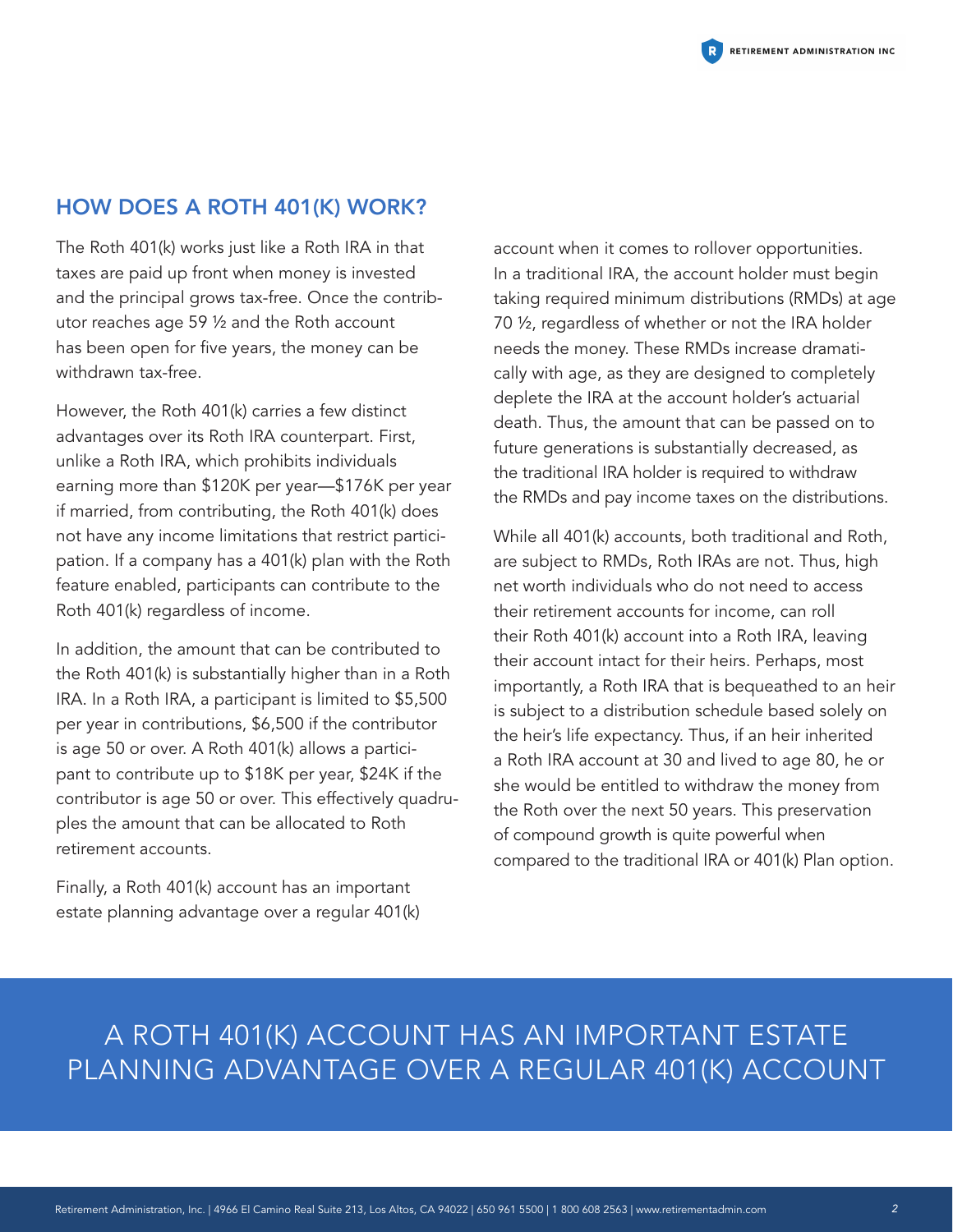### WHICH IS BETTER: A ROTH 401(K) OR A TRADITIONAL 401(K)?

Estate planning considerations aside, the classic debate between Roth and traditional 401(k) contributions usually boils down to whether it is more advantageous to pay taxes up front and recognize both tax-free appreciation and tax-free withdrawals (the Roth route) or to make pre-tax contributions, grow a larger principal amount, but ultimately pay ordinary income taxes upon withdrawal (the traditional route).

The question is essentially one of timing and returns: at what point will the net withdrawals from the Roth 401(k) be greater than the net withdrawals from the traditional 401(k)? While the investor has paid taxes in the Roth structure at contribution in order to facilitate tax-free withdrawals, the investor must

pay taxes on all principal and gains once withdrawals begin in the traditional structure.

The answer to this question is usually a close call and depends primarily upon:

 $\blacktriangleright$  How long the contributions will remain invested

- $\blacktriangleright$  The contributor's tax bracket both at the time of contribution and at the time of withdrawal
- The rate of return on the invested portfolio

It is this last factor, the rate of return on the invested portfolio, which creates the unique opportunity for private equity holders.

### WHY IS A ROTH 401(K) POWERFUL FOR PRIVATE EQUITY POSITIONS?

For most of us, available investment options are limited to those that track to the market returns of their respective asset classes. Thus, equities are generally going to earn anywhere from three to12 percent and bonds are going to earn in the range of two to six percent, on average. Private equity, on the other hand, could return at much higher rates, which in a Roth structure means taxes are paid on the contribution when the cost basis of the stock is low and then the appreciated account balance is tax-free upon withdrawal.

In addition to the obvious tax benefits, the Roth 401(k) offers a unique opportunity for companies to attract and retain employees. A company that implements a Roth 401(k) provides employees the opportunity to invest in private company stock

at a low cost basis with exponential appreciation potential. In an environment where companies are fighting for top talent, this kind of employment incentive can represent a significant bargaining tool for HR executives.

To illustrate the Roth 401(k) benefits, consider an investment in a startup company whose stock is valued at \$.01 per share. Assume a participant in a company 401(k) plan makes a \$10K deposit to the Roth 401(k) portion of their participant account. Because this Roth contribution is an after-tax contribution, the participant pays about \$5K in income taxes as well (dependent on tax bracket – using 50% as the example), so the entire contribution has an out-of-pocket cost to the participant of \$15K.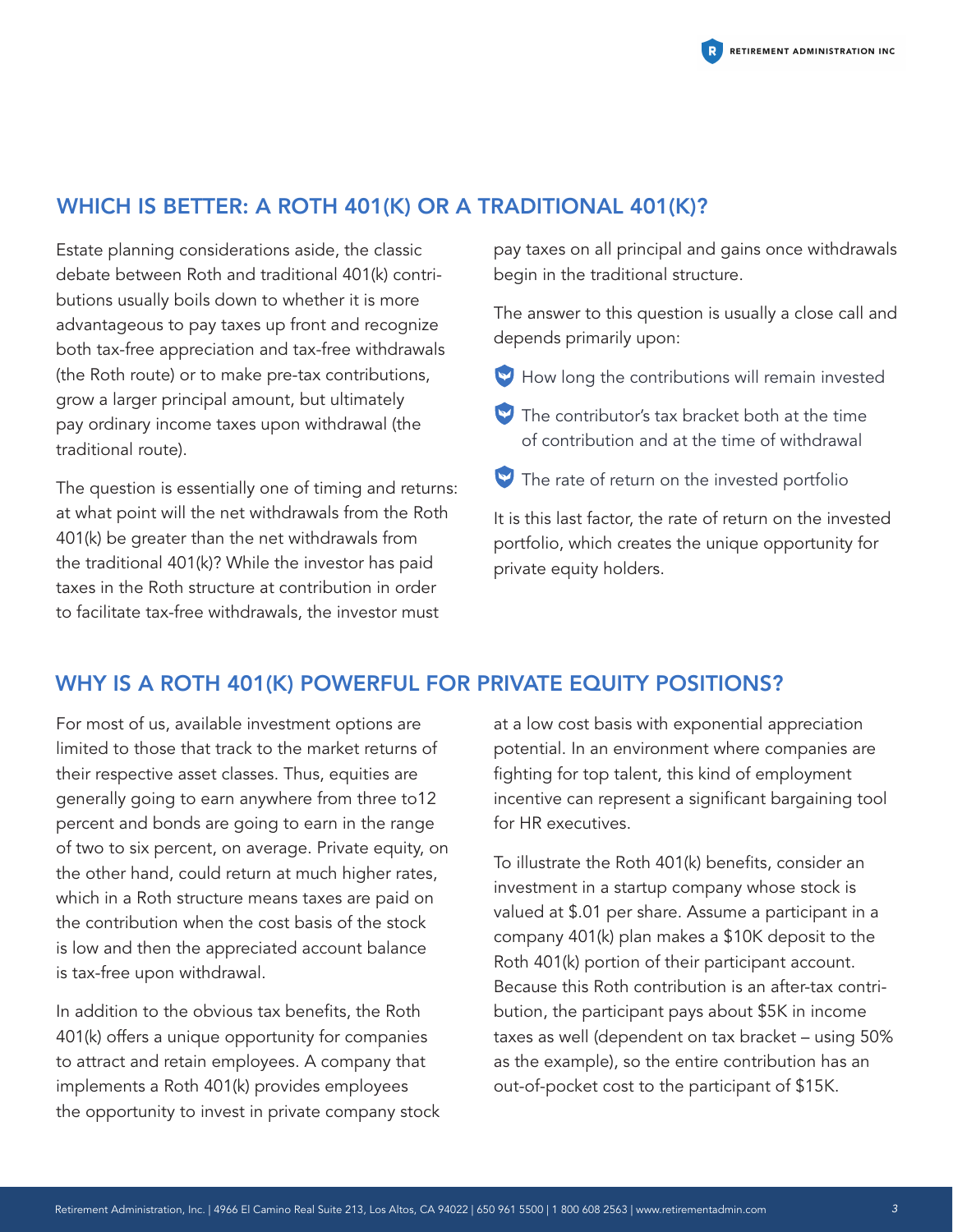

Now, assume they use the \$10K investment to purchase a million shares of the startup company's stock inside a Roth 401(k). The company continues to experience success, and is eventually sold for \$1.00 a share in cash to a publicly traded company. At this point, the original \$10K investment inside the Roth 401(k) account would be worth a whopping \$1 million, and the taxes would only be the \$5K paid at the time of the contribution.

Now, if the participant waits until age 59 ½ and has, by that point, owned the Roth 401(k) for more than five years, the \$1 million withdrawal (or any portion of it) is tax-free!

So how does a Roth 401(k) compare with a traditional 401(k)? If we assume everything else to be the same, the participant would end up with the same \$1 million in the 401(k). However, the traditional 401(k) would not have the same tax

treatment as a Roth 401(k), so income taxes must be paid on the withdrawals. At present, that would mean getting taxed at a rate of 40 to 50 percent (state & income dependent). So, up to half of the return, an enormous \$500K, would go straight to the government in taxes. The participant would only net \$500K. Not a bad return, but obviously not as good as keeping all of the money and only paying \$5K when the contribution was made.

Consider a third option whereby the \$10K investment is made through an individual (and taxable) brokerage account. The investment would be made on an after-tax basis, so taxes would be paid on the money when it was originally earned. Moreover, upon withdrawal, an investor pays capital gains taxes on the appreciation from the investment (most likely between 15 percent and 28 percent, or \$150K and \$280K) or ordinary income of 50 percent (\$500K), depending upon the length of the investment holdings.

#### THE POWER OF ROTH 401(K)

A Roth 401(k) can provide huge tax savings compared to traditional accounts, where you may risk losing as much as 50 percent of your account balance to income taxes.

| <b>TYPE OF INVESTMENT</b>        | <b>TRADITIONAL 401(K)</b> | <b>BROKERAGE</b> | <b>ROTH 401(K)</b> |
|----------------------------------|---------------------------|------------------|--------------------|
| Initial Investment               | \$10,000                  | \$10,000         | \$10,000           |
| Roth Taxes Paid at Investment    | \$0                       | \$0              | \$5,000            |
| Value                            | \$1,000,000               | \$1,000,000      | \$1,000,000        |
| <b>Taxes Paid at Withdrawals</b> | \$500,000                 | \$280,000        | \$0                |
| <b>Amount Net of Taxes</b>       | \$500,000                 | \$720,000        | \$995,000          |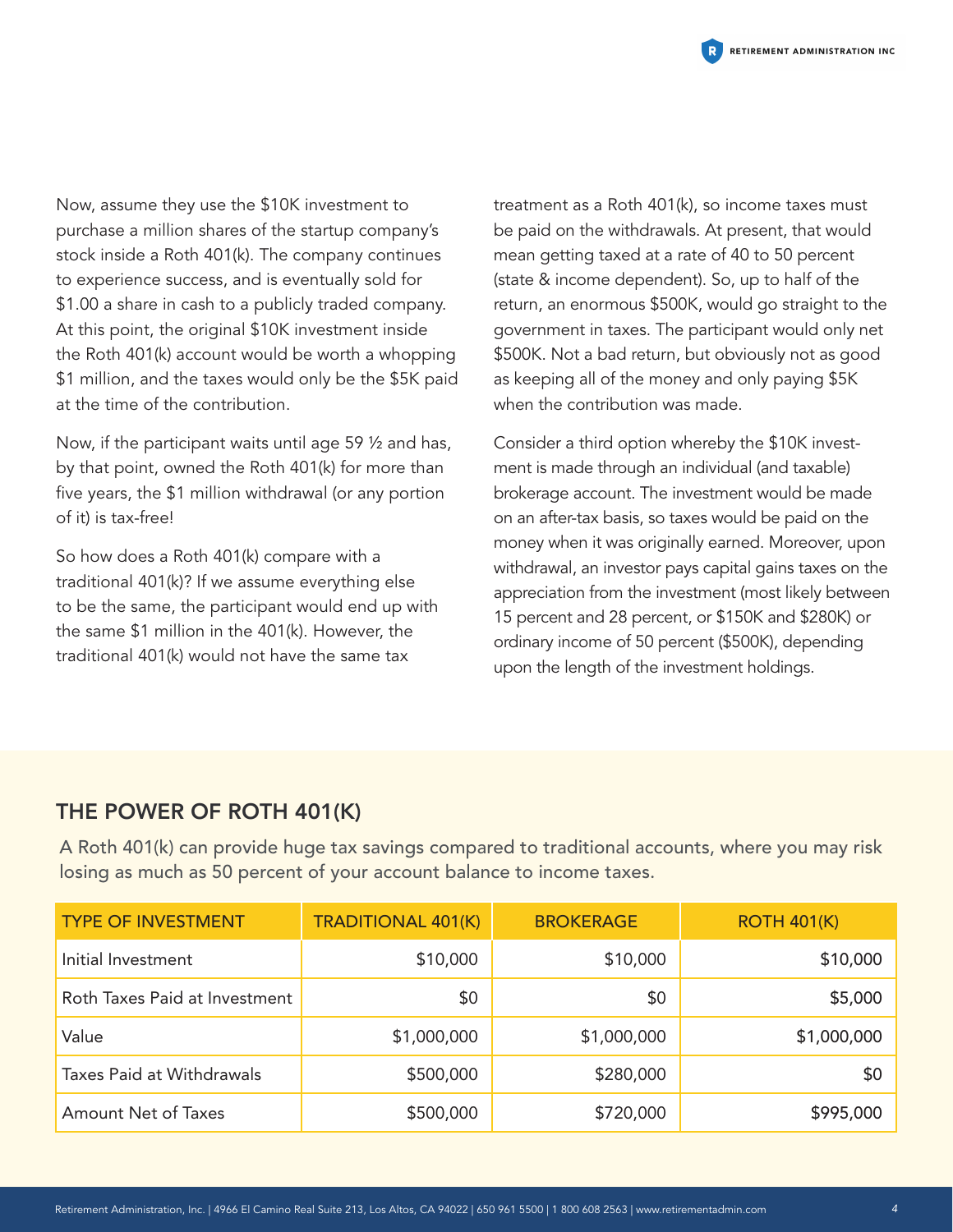### WHICH IS BETTER: A ROTH 401(K) OR A TRADITIONAL 401(K)?

ERISA rules that authorize trustees of a qualified retirement plan to invest in non-standard assets are complex, and plan sponsors may need special expertise to ensure proper plan design. First, the purchase of private company stock cannot be a "prohibited transaction," as defined under ERISA.

This essentially means that the stock cannot be purchased from a plan fiduciary or other entity providing services to the plan; instead, it must result from an "arm's length" transaction. Secondly, the stock must be independently valued within a year of the participant's purchase, to ensure the cost basis represented fair market value at the time of purchase.

ERISA provides broad discretion to the trustees of a retirement plan with regard to how plan assets are invested and specifically authorizes the investment of plan assets in non-standard assets in 401(k) plans. To include "alternative" assets like private company stock in a 401(k) plan, a company must be sure to comply with three primary requirements:

It must ensure that the investment in private company stock does not represent a "prohibited transaction."

- $\bullet$  The plan must ensure it does not discriminate against certain employees by offering all eligible participants the ability to invest in non-standard assets.
- Any private company investments must be accurately and fairly valued as of the date of purchase.

Once the three basic requirements are met, the plan sponsor must take appropriate steps to ensure the Roth 401(k) is properly drafted and administered. This is accomplished by engaging RAI as the plan's third party administrator (TPA), and RAI will find the custodian capable of holding private company stock as an asset.

The RAI financial advisory team is familiar with advanced corporate retirement plan designs. Throughout the plan year, the financial advisory team will coordinate and communicate with the platform provider and the third party administrator to ensure the private equity positions are appropriately accounted for and all requisite protocols are followed. On an ongoing basis, RAI will reconcile participant account balances and plan positions, ensure annual contribution limits have not been

## RULES THAT AUTHORIZE TRUSTEES OF A QUALIFIED RETIREMENT PLAN TO INVEST IN NON-STANDARD ASSETS ARE COMPLEX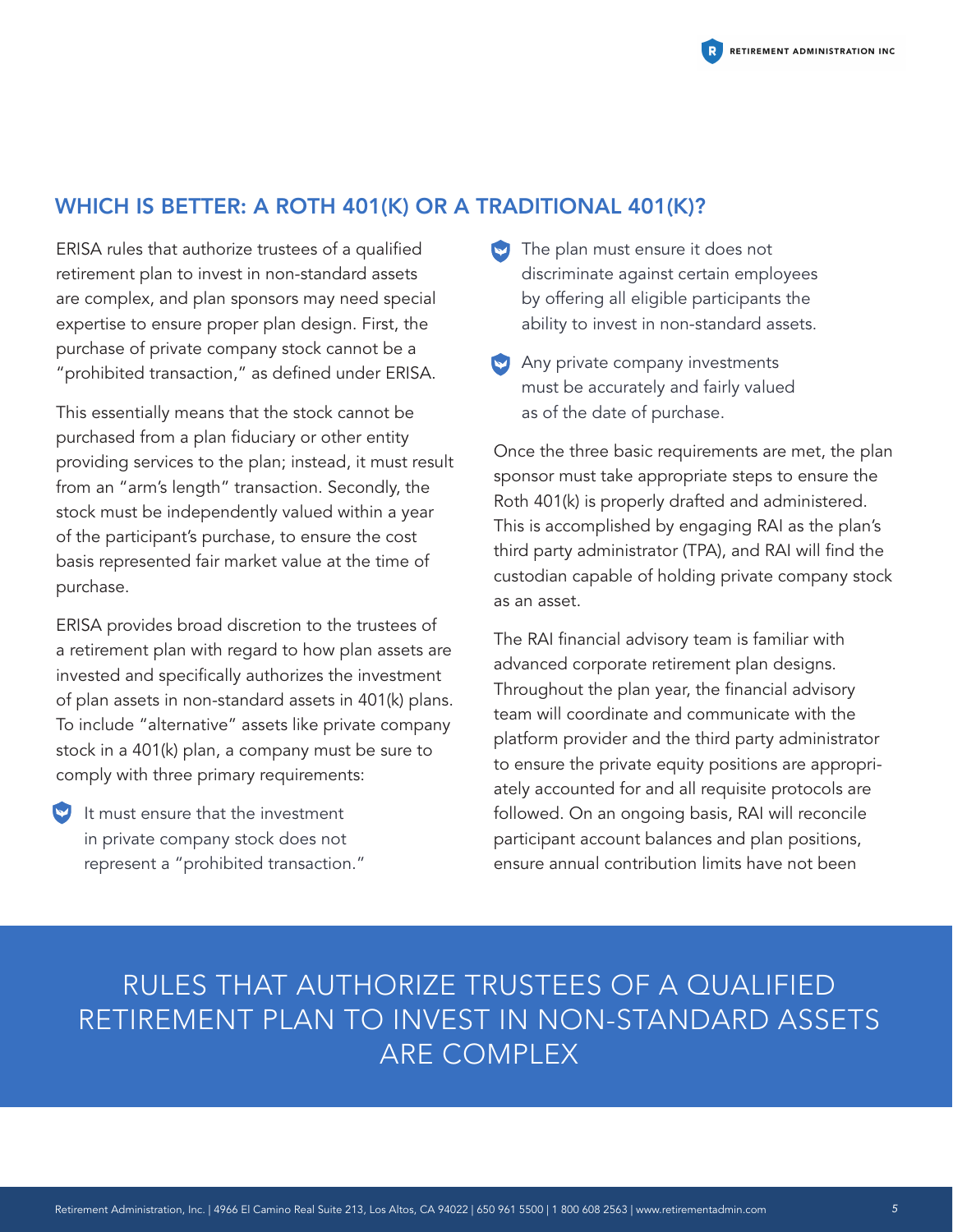

exceeded, confirm all anti-discrimination tests are met, and file the proper annual IRS documentation reflecting the same.

This advanced plan design can easily be combined with more standardized 401(k) plans for employees who do not need or want to access alternative assets like private company stock, insurance or real

property. In such a case, these employees would access the 401(k) investment options through a traditional platform and only those employees who wish to make private company investments would need to have visibility into the intricacies involved with holding such assets.

#### ROLLING A ROTH 401(K) TO A ROTH IRA

Since 2010, individuals have been able to convert all or a portion of their traditional IRAs to Roth IRAs, regardless of income. In addition, the IRS will now allow a Roth 401(k) to be rolled directly into a Roth IRA. This is significant for Roth 401(k) plan participants because it offers a convenient method by which the plan participants can exit the Roth 401(k) plan and roll the assets directly into a Roth IRA where they can be more flexibly managed without being constrained by the Roth 401(k) investment options available in the plan.

That said, there are some things to keep in mind when rolling over from a Roth 401(k) to a Roth IRA. First, it is critically important to understand that the five-year Roth clock starts ticking at the account level, not at the asset level. If a plan participant is contributing to a Roth 401(k) for five years, the Roth 401(k) account has met the five-year requirement. However, the Roth 401(k)'s satisfaction of the five-year requirement does not automatically extend to a Roth IRA account. The Roth IRA has its own clock and must be established and funded (with at least \$1) for five years before the Roth 401(k) participant plans to take tax-free distributions from a Roth

IRA into which the Roth 401(k) plan balance is rolled. Therefore, a plan participant who ultimately plans to roll their Roth 401(k) to a Roth IRA should convert a portion of their existing traditional IRA to a Roth and toll the five-year clock as soon as possible.

Once the Roth IRA account has met the five-year requirement, it is important to pay the taxes due as a result of the conversion from traditional IRA to Roth IRA with funds outside of the traditional IRA. Otherwise, the amount taken out to pay taxes will be considered an early distribution—if the participant is 59 ½ or younger—and will be subject to a 10 percent penalty. Once the conversion has been made, the ordinary income tax must be paid at the individual's then-current income tax levels.

However, conversion from traditional IRA to Roth IRA is not a zero sum game. One of the most interesting features of the Roth IRA conversion is the ability to convert it back to a traditional IRA, a process known as "reconstitution." Once per year, per account, an investor may choose to undo the Roth conversion and cause it to revert back to a traditional IRA account. It is as if the conversion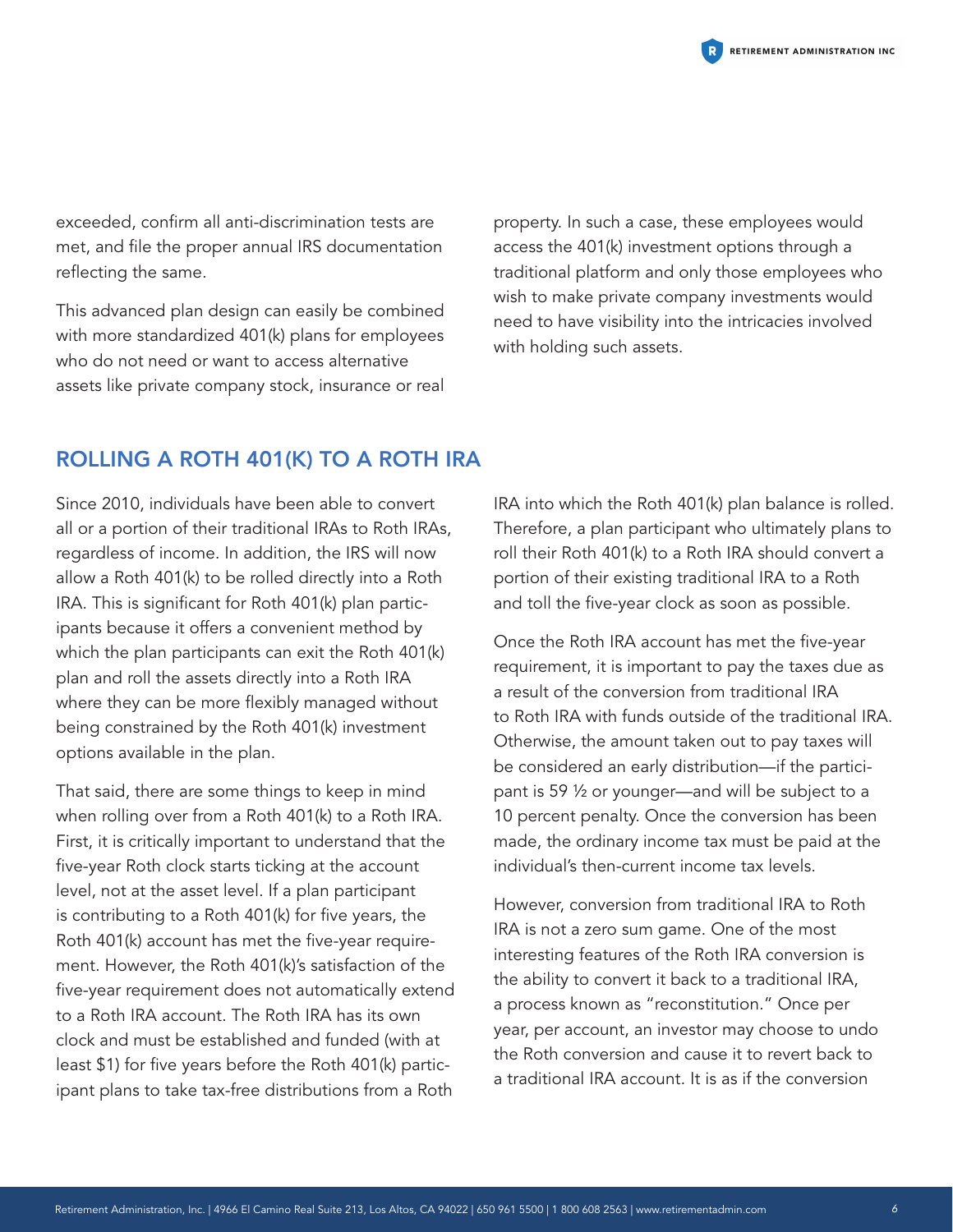

from traditional to Roth IRA never happened. This is particularly useful when trying to manage for potentially dramatic fluctuations in the performance of the assets contained within the IRA.

Since the income taxes due as a result of the conversion are calculated based on the value of the account at the time of the conversion, the investor would owe significantly more in taxes than if they had made the conversion after the market decline. In this situation, the Roth IRA could be reconstituted back to a traditional IRA, and then converted back to a Roth IRA again to trigger a tax recalculation when the assets values are lower. Note that this can only be done once per year.

Another strategy involves the use of multiple Roth IRA accounts. Instead of converting a single traditional IRA account into a single Roth IRA account, it may be prudent to create multiple Roth IRA accounts and transfer different assets into each. This would allow the investor the flexibility to reconstitute those accounts that contained assets that dropped in value, while maintaining the Roth conversion in those accounts where the assets appreciated. This is particularly useful if an investor has access to truly non-correlated assets such as private equity, as those positions can be carved out on an account by account basis.

The Roth 401(k) and Roth IRA conversion opportunity is one that should be carefully explored by anyone who has access to private company stock as an investment option and is interested in utilizing a portion of that stock for retirement planning.

The ability to pay taxes while a stock's cost basis is low and then recognize tax-free accumulation and tax-free withdrawals is too powerful to ignore and should be given careful consideration. In many cases, enabling the Roth 401(k) feature in an existing 401(k) is as simple as checking a box on a form issued by the retirement plan provider. If a company is creating its 401(k) plan for the first time, the Roth 401(k) feature can be included right from the outset. Either way, there is no reason not to include the basic Roth feature as an option for plan participants.

Whether or not private equity positions will be included as part of the investment menu for Roth 401(k) contributions is a decision that should be explored with both a qualified financial advisory team, as well as a third party administrator with specific expertise in dealing with private equity positions in retirement plans. Moreover, the appropriate amount of private company stock an individual plan participant should allocate to the Roth 401(k) must also be carefully considered.

However, the additional time spent investigating and ultimately administering a Roth plan that includes private equity investments, is well worth the potential tax savings and retirement funding that could result from exponential private equity appreciation within the Roth account.